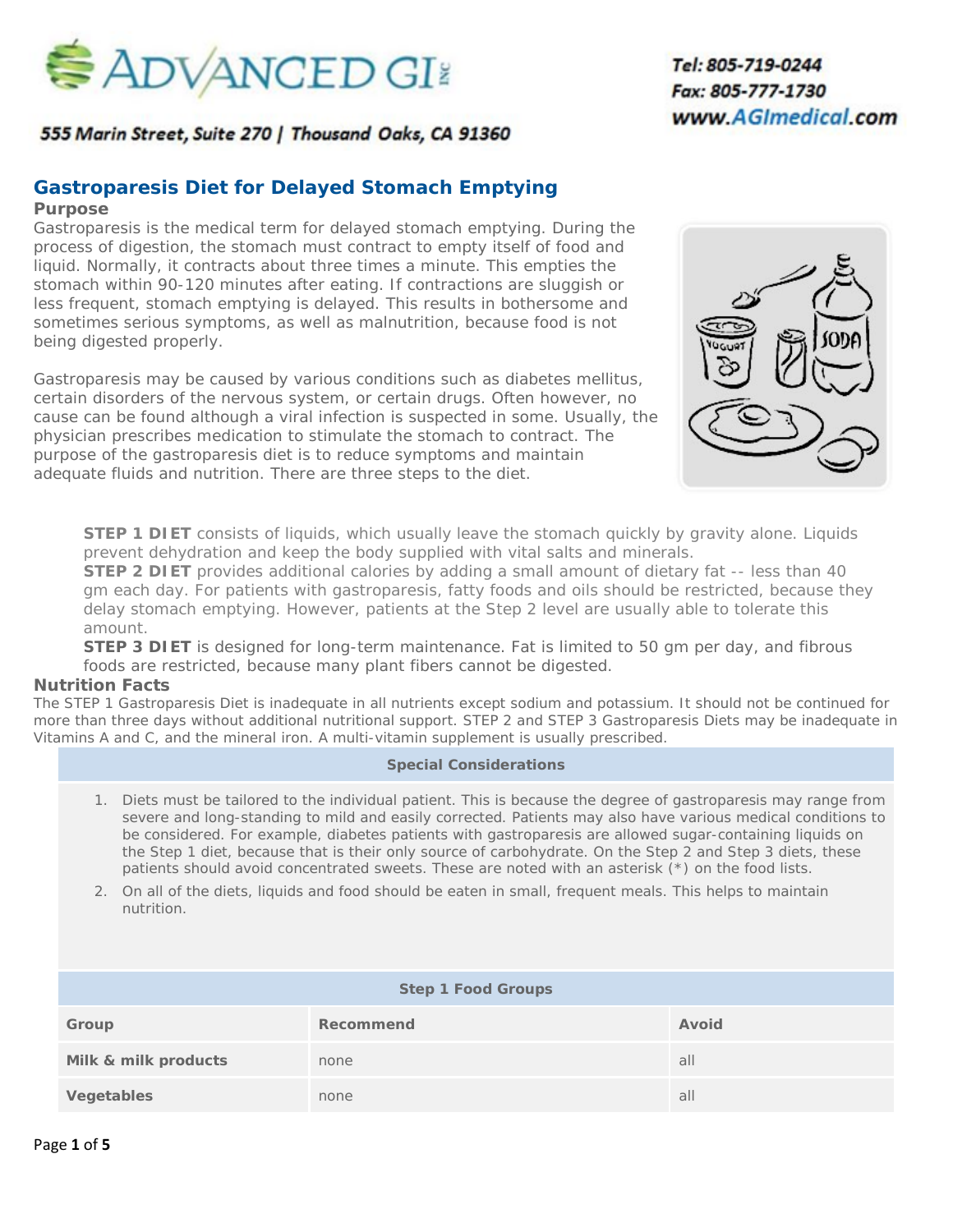

| <b>Fruits</b>                                                                                        | none                                                                                                                                      |                                                                | all                                                                                                                                       |
|------------------------------------------------------------------------------------------------------|-------------------------------------------------------------------------------------------------------------------------------------------|----------------------------------------------------------------|-------------------------------------------------------------------------------------------------------------------------------------------|
| <b>Breads &amp; grains</b>                                                                           | plain saltine crackers                                                                                                                    |                                                                | all others                                                                                                                                |
| Meat or meat substitutes                                                                             | none                                                                                                                                      |                                                                |                                                                                                                                           |
| Fats & oils                                                                                          | none                                                                                                                                      |                                                                | all                                                                                                                                       |
| <b>Beverages</b>                                                                                     | Gatorade and soft drinks (sipped slowly<br>throughout the day)                                                                            |                                                                | all others                                                                                                                                |
| <b>Soups</b>                                                                                         | fat-free consommé and bouillon                                                                                                            |                                                                | all others                                                                                                                                |
|                                                                                                      | <b>Sample Menu Step 1</b>                                                                                                                 |                                                                |                                                                                                                                           |
| <b>Breakfast</b>                                                                                     |                                                                                                                                           | Lunch                                                          | <b>Dinner</b>                                                                                                                             |
| Gatorade 1/2 cup<br>ш<br>ginger ale 1/2 cup<br>ш<br>bouillon 3/4 cup<br>ш<br>saltine crackers 6<br>ш | Gatorade 1/2 cup<br>٠<br>Coke 1/2 cup<br>н.<br>bouillon 3/4 cup<br>۰.<br>saltine crackers 6<br>$\blacksquare$                             |                                                                | Gatorade 1/2 cup<br>٠<br>Sprite 1/2 cup<br>bouillon 3/4 cup<br>٠<br>saltine crackers 6<br>۰.                                              |
| This Sample Diet Provides the Following                                                              |                                                                                                                                           |                                                                |                                                                                                                                           |
| Calories                                                                                             | 790                                                                                                                                       | Fat                                                            | 9 gm                                                                                                                                      |
| Protein                                                                                              | Sodium<br>11 gm                                                                                                                           |                                                                | 3531 mg                                                                                                                                   |
| Carbohydrates                                                                                        | Potassium<br>156 gm                                                                                                                       |                                                                | 244 mg                                                                                                                                    |
|                                                                                                      | <b>Step 2 Food Groups</b>                                                                                                                 |                                                                |                                                                                                                                           |
| Group                                                                                                | Recommend                                                                                                                                 | Avoid                                                          |                                                                                                                                           |
| Milk & milk products                                                                                 | skim milk, products made<br>with skim milk, low-fat<br>yogurt, low-fat cheeses                                                            | whipping), half & half                                         | whole milk products, creams (sour, light, heavy,                                                                                          |
| <b>Soups</b>                                                                                         | fat-free consommé &<br>bouillon, soups made from<br>skim milk, & fat-free broths<br>containing pasta or noodles<br>and allowed vegetables | soups made with cream, whole milk, or broths<br>containing fat |                                                                                                                                           |
| Group                                                                                                | Recommend                                                                                                                                 | Avoid                                                          |                                                                                                                                           |
| Meat & meat substitutes                                                                              | eggs, peanut butter<br>(maximum 2 Tbsp/day)                                                                                               | pea, & lentils                                                 | beef; poultry; fish; pork products; dried beans,                                                                                          |
| Vegetables                                                                                           | vegetable juice (tomato, V-<br>8); well-cooked vegetables<br>with and abliant france company                                              |                                                                | all raw vegetables; cooked vegetables with<br>skins; beans (green, wax, lima), broccoli,<br>Deugaala annouko pahhaana pouliflouran palamu |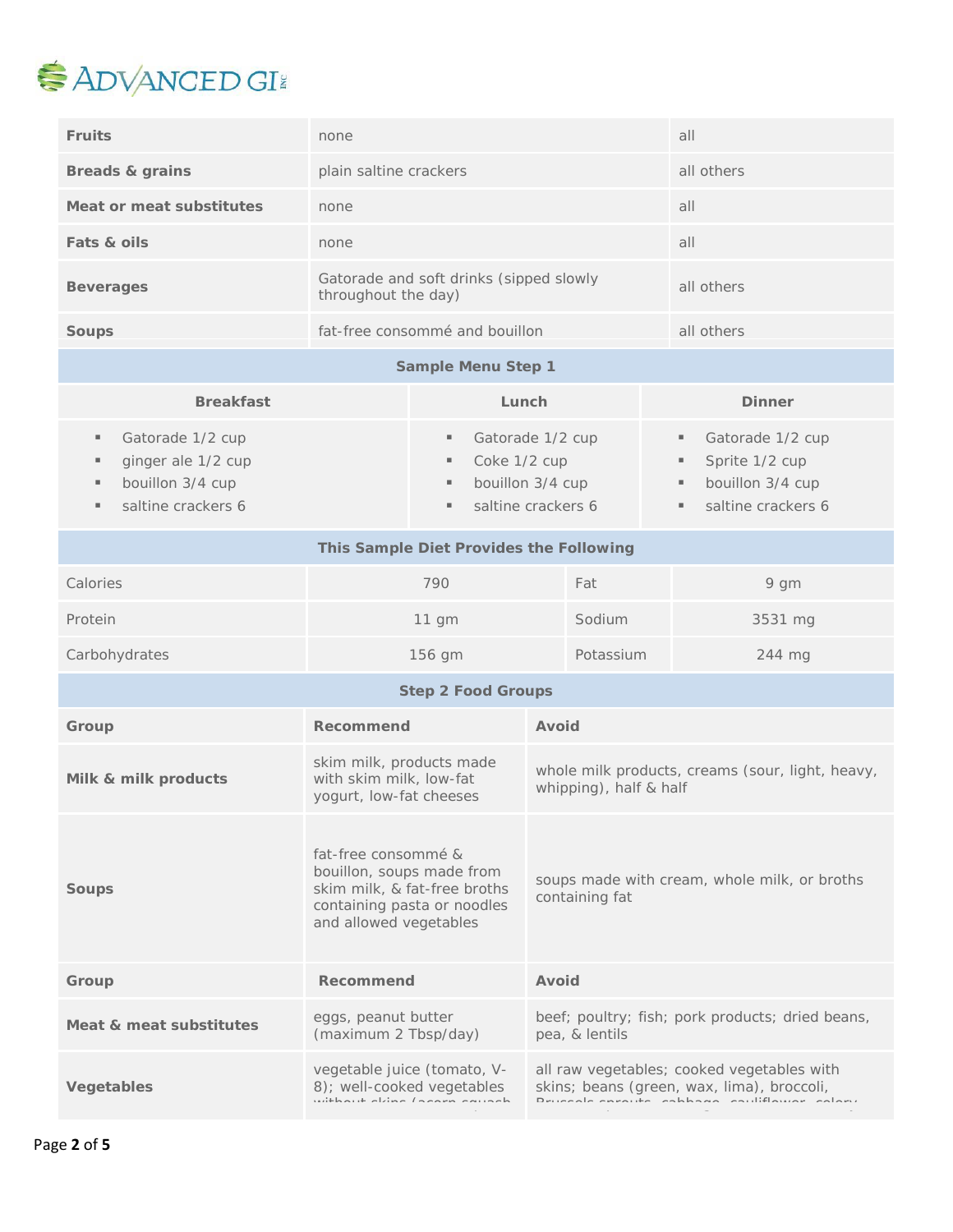

|                    | beets, carrots, mushrooms,<br>potatoes, spinach, summer<br>squash, strained tomato<br>sauce, yams)                                             | corn, eggplant, onions, peas, peppers, pea pods,<br>sauerkraut, turnips, water chestnuts, zucchini                                                                                |
|--------------------|------------------------------------------------------------------------------------------------------------------------------------------------|-----------------------------------------------------------------------------------------------------------------------------------------------------------------------------------|
| <b>Fruits</b>      | apple juice, cranberry juice,<br>grape juice, pineapple,<br>prune juice, canned fruits<br>without skins (applesauce,<br>peaches, pears)        | citrus juices, all fresh and dried fruits, canned<br>fruits with skins (apricots, cherries, blueberries,<br>fruit cocktail, oranges, grapefruit, pineapple,<br>plums, persimmons) |
| Fats & oils        | any type of fat, but only in<br>small amounts                                                                                                  | none                                                                                                                                                                              |
| Sweets & desserts* | hard candies, caramels,<br>puddings & custards made<br>from skim milk, frozen<br>yogurt, fruit ice, gelatin, ice<br>milk, jelly, honey, syrups | high-fat desserts (cakes, pies, cookies, pastries,<br>ice cream), fruit preserves                                                                                                 |
| <b>Beverages</b>   | Gatorade*, soft drinks*<br>(sipped slowly throughout)<br>the day)                                                                              | all others, except allowed juices                                                                                                                                                 |

### \*Concentrated sweets

| <b>Sample Menu Step 2</b>                                                                |                                                                                                                                                      |                                                                                                         |  |
|------------------------------------------------------------------------------------------|------------------------------------------------------------------------------------------------------------------------------------------------------|---------------------------------------------------------------------------------------------------------|--|
| <b>Breakfast</b>                                                                         | Lunch                                                                                                                                                | <b>Dinner</b>                                                                                           |  |
| skim milk 1/2 cup<br>ш<br>poached egg 1<br>white toast slice<br>٠<br>apple juice 1/2 cup | mozzarella cheese<br>ш.<br>2 oz<br>saltine crackers 6<br>$\mathbf{u}$<br>chicken noodle soup<br>٠<br>$3/4$ cup<br>Gatorade 1/2 cup<br>$\blacksquare$ | peanut butter 1 Tbsp<br>saltine crackers 6<br>vanilla pudding<br>$1/2$ cup<br>grape juice 1/2 cup<br>л. |  |
| <b>Morning Snack</b>                                                                     | <b>Afternoon Snack</b>                                                                                                                               | <b>Evening Snack</b>                                                                                    |  |
| ginger ale 1/2 cup<br>٠<br>canned pears 1/2 cup<br>ш                                     | skim milk 1/2 cup<br>٠<br>cornflakes 1/2 cup<br>sugar 2 tsp                                                                                          | frozen yogurt 1/2 cup<br>saltine crackers 6                                                             |  |
| This Sample Diet Provides the Following                                                  |                                                                                                                                                      |                                                                                                         |  |
| Calories                                                                                 | Fat<br>1343                                                                                                                                          | $35$ qm                                                                                                 |  |
| Protein                                                                                  | Sodium<br>52 gm                                                                                                                                      | 2639 mg                                                                                                 |  |
| Carbohydrates                                                                            | Potassium<br>206 gm                                                                                                                                  | 1411 mg                                                                                                 |  |
|                                                                                          |                                                                                                                                                      |                                                                                                         |  |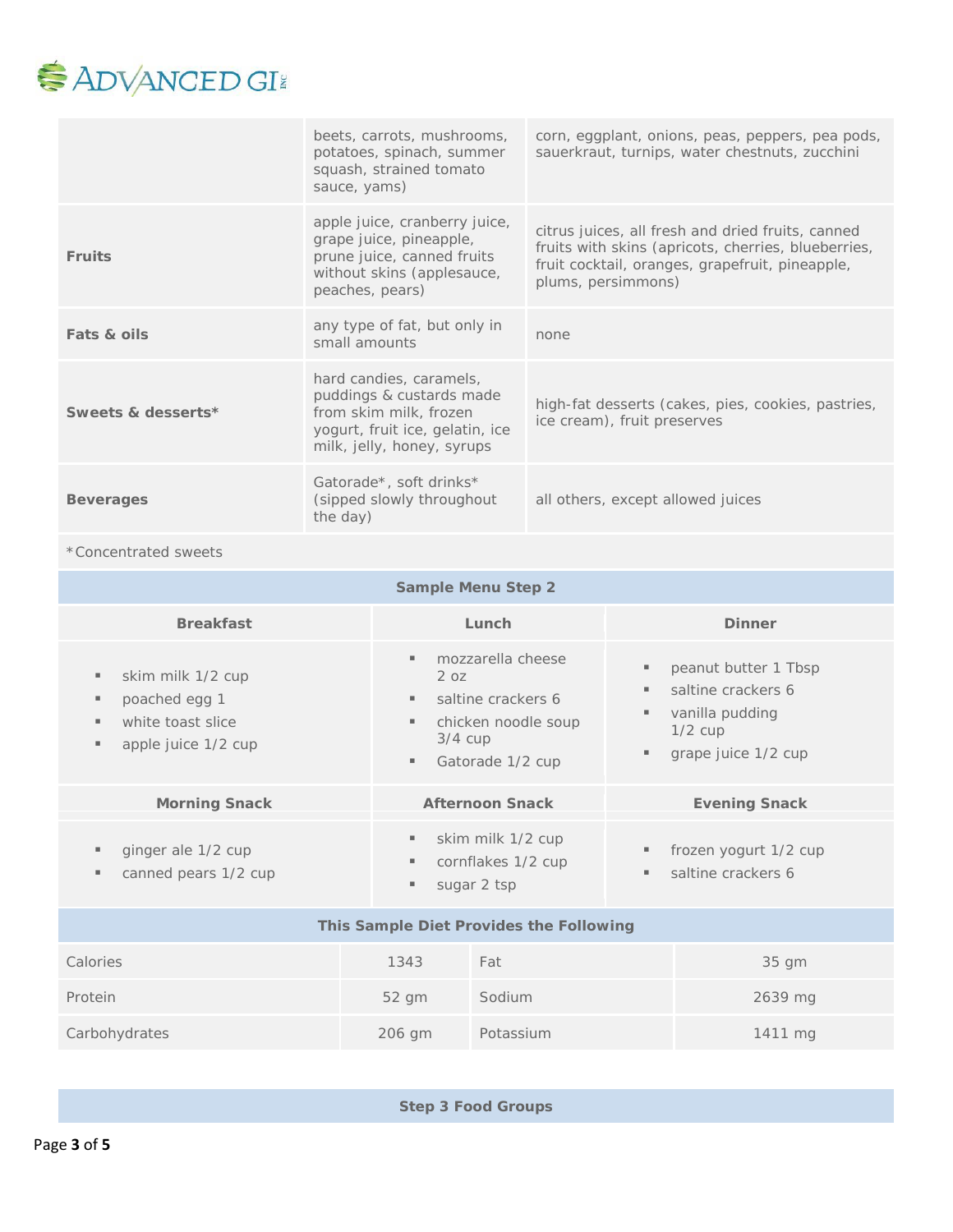

| Group                      | Recommend                                                                                                                                                                                     | Avoid                                                                                                                                                                                                                                                |
|----------------------------|-----------------------------------------------------------------------------------------------------------------------------------------------------------------------------------------------|------------------------------------------------------------------------------------------------------------------------------------------------------------------------------------------------------------------------------------------------------|
| Milk & milk<br>products    | skim milk, products made with skim<br>milk, low-fat yogurt, low-fat cheeses                                                                                                                   | whole milk products, creams (sour, light, heavy,<br>whipping), half & half                                                                                                                                                                           |
| <b>Soups</b>               | fat-free consommé & bouillon, soups<br>made from skim milk, & fat-free broths<br>containing pasta or noodles and<br>allowed vegetables                                                        | soups made with cream, whole milk, or broths<br>containing fat                                                                                                                                                                                       |
| <b>Fruits</b>              | fruit juices, canned fruits without skins<br>(applesauce, peaches, pears)                                                                                                                     | all fresh & dried fruits, canned fruits with skins<br>(apricots, cherries, plums, blueberries, fruit<br>cocktail, oranges, grapefruit, pineapple,<br>persimmons)                                                                                     |
| Meat & meat<br>substitutes | eggs, peanut butter (2 Tbsp/day),<br>poultry, fish, lean ground beef                                                                                                                          | fibrous meats (steaks, roasts, chops), dried<br>beans, peas, lentils                                                                                                                                                                                 |
| Fats & oils                | any type of fat, but only in small<br>amounts                                                                                                                                                 | none                                                                                                                                                                                                                                                 |
| Breads & grains            | Low fiber breads & cereals, cream of<br>wheat, pasta, white rice, egg noodles,<br>low-fat crackers                                                                                            | oatmeal; whole grain rice, cereal, bread                                                                                                                                                                                                             |
| <b>Vegetables</b>          | vegetable juices (tomato V-8), well-<br>cooked vegetables without skins<br>(acorn squash, beets, carrots,<br>mushrooms, potatoes, spinach,<br>summers quash, strained tomato<br>sauce, yams)  | all raw vegetables; cooked vegetables with<br>skins: beans (green, wax, lima), broccoli,<br>Brussels sprouts, cabbage, cauliflower, celery,<br>corn, eggplant, onions, peas, peppers, pea<br>pods, sauerkraut, turnips, water chestnuts,<br>zucchini |
| Sweets & desserts*         | hard candies, caramels, puddings &<br>custards made from skim milk, frozen<br>yogurt, fruit ice, gelatin, ice milk, jelly,<br>honey, syrups                                                   | high-fat desserts (cakes, pies, cookies, pastries,<br>ice cream), fruit preserves                                                                                                                                                                    |
| <b>Beverages</b>           | Gatorade*, soft drinks* (sipped slowly<br>throughout the day), coffee, tea, water<br>(note: non-caloric beverages should be<br>limited if patient cannot maintain<br>adequate caloric intake) | all others, except allowed juices                                                                                                                                                                                                                    |
| *Concentrated sweets       |                                                                                                                                                                                               |                                                                                                                                                                                                                                                      |
| <b>Sample Menu Step 3</b>  |                                                                                                                                                                                               |                                                                                                                                                                                                                                                      |

| <b>Breakfast</b>                                                                       | Lunch                                                                                                                                      | <b>Dinner</b>                                                                                                                                                             |
|----------------------------------------------------------------------------------------|--------------------------------------------------------------------------------------------------------------------------------------------|---------------------------------------------------------------------------------------------------------------------------------------------------------------------------|
| skim milk 1/2<br>cup<br>cream of<br>wheat<br>$1/2$ cup<br>sugar 2 tsp<br>ananana lidan | tuna fish 2 oz<br>ш<br>low-fat mayonnaise 2 Tbsp<br>٠<br>white bread 2 slices<br>ш<br>canned peaches 1/2 cup<br>ш<br>Gatorade 1.2 cup<br>ш | baked chicken 2 oz<br>$\blacksquare$<br>white rice 1/2 cup<br>н.<br>cooked beets 1/2 cup<br>н.<br>dinner roll 1<br>ш.<br>skim milk 1/2 cup<br>۰.<br>margarine 2 tsp<br>ш. |